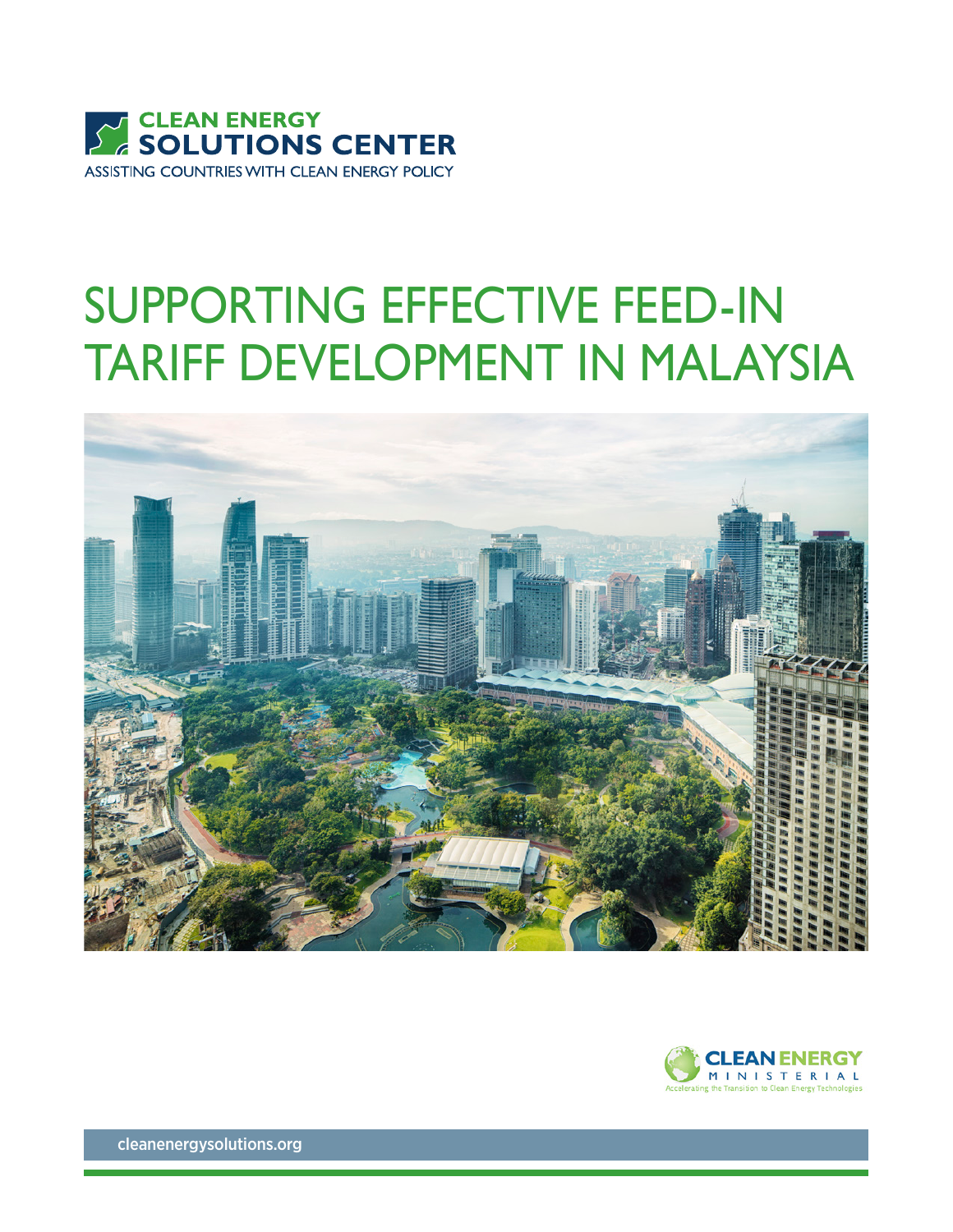Since 2011, Malaysia's overarching policy framework for clean energy development, the New Energy Policy, has led to significant deployment of renewable energy and energy efficiency. Specifically, the government adopted policies to support market-based energy pricing, energy efficiency in the commercial and residential sectors, improved governance within the energy sector, and scaled up deployment of renewable energy.1 Within this context, Malaysia has adopted a target of 11% of installed electricity capacity to come from renewable energy by 2020.<sup>2</sup>



Amcorp Gemas 10.25 MW solar power plant in Gemas, Negeri Sembilan, Malaysia. *Photo courtesy of Amcorp*

Building on the New Energy Policy, Malaysia mandated adoption of a renewable energy feed-in tariff (FiT) mechanism under the 2011 Renewable Energy Act. The FiT implementation process, managed by the Sustainable Energy Development Authority (SEDA),<sup>3</sup> was designed to support rapid renewable energy deployment while enhancing energy security and addressing climate change challenges.

|                             | <b>MALAYSIA COUNTRY PROFILE</b>                                                       |
|-----------------------------|---------------------------------------------------------------------------------------|
| <b>Total area</b>           | 329,847 km <sup>2</sup>                                                               |
| <b>Population density</b>   | $92$ /km <sup>2</sup>                                                                 |
| Energy supply               | 43.4% natural gas, 35.5% oil, 15.8% coal/peat,<br>4.5% biofuels and waste, 0.9% hydro |
| <b>Electrification rate</b> | 99.4%                                                                                 |
| <b>Fuel imports</b>         | 9,007 thousand tons oil equivalent coal and<br>petroleum coke (2009)                  |

*Source: http://www.se4all.org/sites/default/files/l/2015/05/Malaysia.pdf*

- 2<http://www.seda.gov.my>
- 3 SEDA is a statutory body formed in 2011 under the Ministry of Energy, Green Technology, and Water (MoE) and the Sustainable Energy Development Authority Act of 2011.

<sup>1</sup><http://www.se4all.org/sites/default/files/l/2015/05/Malaysia.pdf>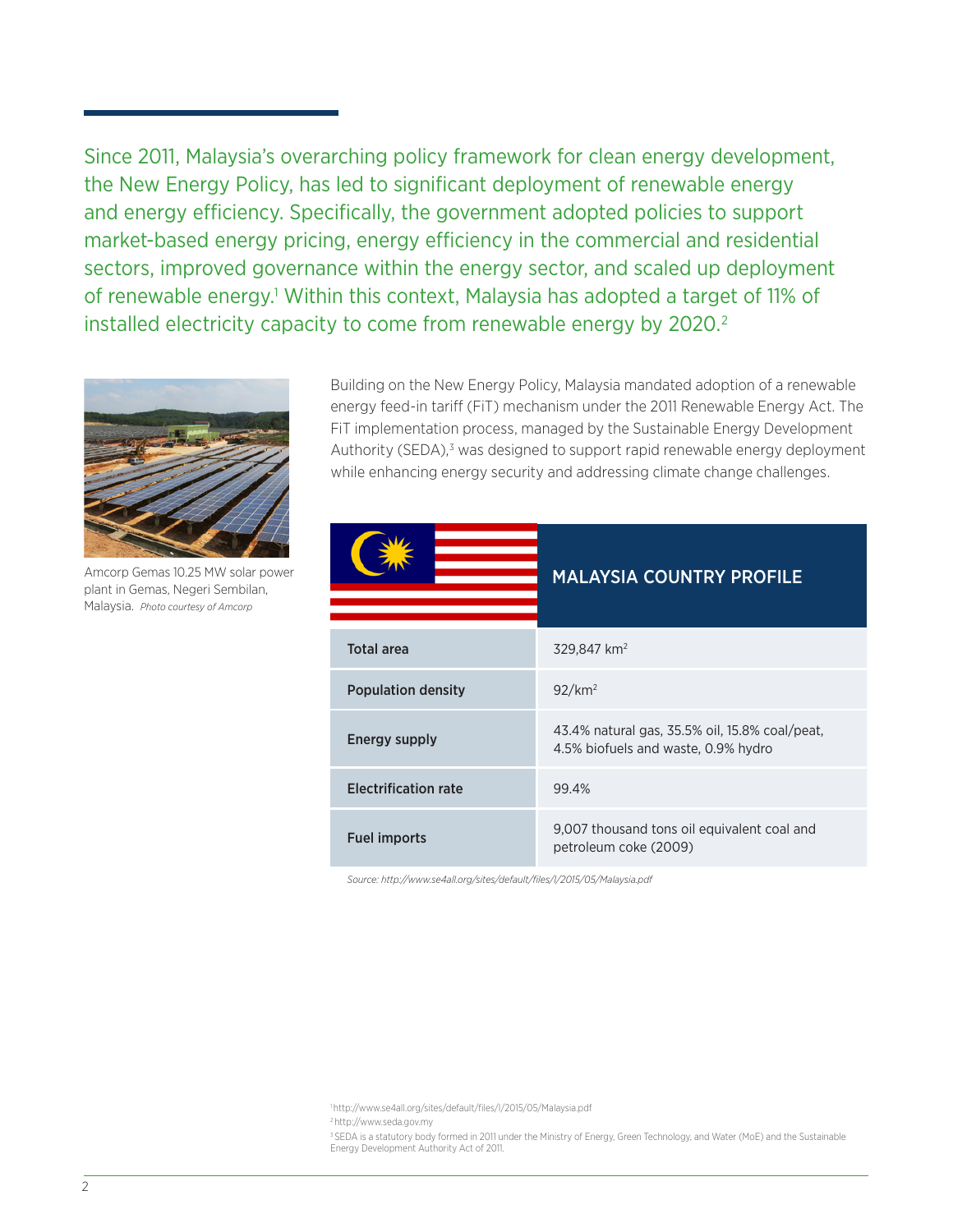In 2013, SEDA partnered with the Clean Energy Solutions Center and the Clean Energy Regulators Initiative (CERI),<sup>4</sup> via the Ask an Expert service, to implement FiT policies and expand renewable energy development. Through this collaboration, the Solutions Center supported SEDA's efforts to review and improve FiTs for solar photovoltaic (PV), bioenergy, small hydropower, and geothermal energy resources and technologies. Drawing from international experience and lessons, the effort focused on:

- Review and improvement of FiT rates for solar PV, small hydropower, biomass, and biogas
- Support for design of a geothermal FiT based on international experience and benchmarks
- Analysis of other potential policy mechanisms to support large-scale deployment of solar PV (e.g., auction and tendering approaches).

Malaysia

## Recommended Solutions

Collaboration between SEDA and the Meister Consultants Group, a partnering Clean Energy Solutions Center expert institution, resulted in a number of concrete recommendations to support clean energy policy development in Malaysia:

- Ensure accurate and cost-reflective feed-in tariff design through robust countryspecific analysis and incorporation of international good practices. By examining Malaysia's renewable energy market and current FiTs, as well as international good practices for FiT design, Solutions Center experts provided key recommendations to support specific RE technologies and resources in Malaysia.
	- **Solar PV:** Solar PV cost reductions are expected to continue in Malaysia as the market grows. To ensure Malaysia's solar PV FiT is reflective of changing prices, a FiT degression approach was recommended to allow for decreases in the FiT level over time and in alignment with changing market conditions.
	- **Biomass:** Calculation of biomass tariffs is a very complex process because input values are site-specific and factors relating to the feedstock—such as moisture content, heat rate and transportation costs—can significantly impact tariff rate. Solutions Center experts recommended that Malaysia adjust biomass and biogas tariff rates based on further analysis, paying special attention to feedstock price dynamics and key factors noted above.
	- Geothermal: As a highly capital and time-intensive process, geothermal development can benefit from effective policy support. Geothermal FiT design in Malaysia and internationally requires a stable regulatory

4 CERI is a collaborative initiative bringing together the Clean Energy Solutions Center, Leonardo Energy, and 21st Century Power Partnership.